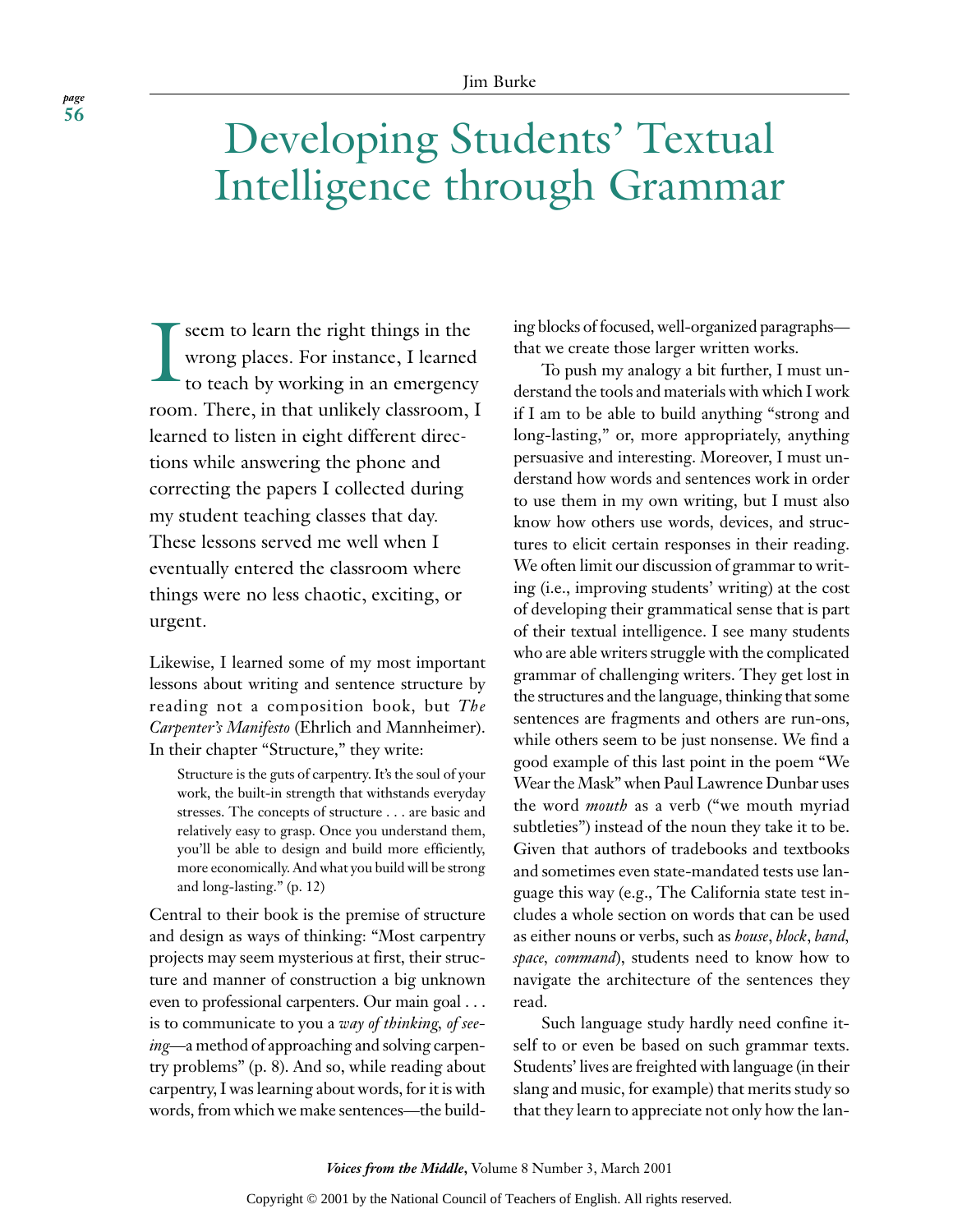guage evolved but what it means. The authors of *Language Study in Middle School, High School, and Beyond* remind readers early on that "language should be a central focus for study in the reading and language arts classroom and that gaining mastery over language can be stimulating, enlightening, and enjoyable." (Simmons and Baines, p. 3)

# **Textual Intelligence**

Textual intelligence (TI), a term I like, refers to our knowledge about how texts—literary and informational, on a page or a screen, spoken or written—work. TI requires that students understand the difference between usage—where and when, or under what conditions a word or its meaning is appropriately used—and grammar—the rules that govern the structural relationships between words in sentences. For instance, a student with high textual intelligence would recognize that while the sentence "I ain't got no money" contains all the key elements of appropriate syntax and is, therefore, grammatically correct, it does not follow Standard English usage rules.

TI also applies to how texts are made, and how different grammatical structures create meaning for or affect the reader. Writers use their textual intelligence when they do everything from choose the format (poem vs. prose vs. play) or the purpose (to entertain vs. to inform) or the structure (narrative vs. expository). They make TI decisions as they choose the point of view, the tense of the story (past tense, present tense), or the use of foreshadowing or flashbacks. All these choices come from, in part, the writer's understanding of how language works. Therefore, the more a student understands these workings, the more options he or she has when starting to write.

I tend to think of textual intelligence as an intellectual tool belt. Let me illustrate by returning to my carpenter analogy for a moment. When I prepare to make or fix something, such as a bookcase or a water-damaged wall, I have to decide what tools I need, how the structure works, and what materials will work best on this job. TI asks readers *and* writers to do the same thing with the texts and interpretations they create by asking questions, such as those on the list below, that lead them to deeper understanding of the written work.

- How should I write this—as a poem, short story, dramatic monologue, or some other form?
- What type of sentences—short, staccato, or long rolling ones—are most appropriate for the effect I want to create in the reader?
- How do I create a dark (or anxious or somber or comical) tone in a story?
- Should I use a bulleted list here instead of paragraphs? How do I keep everything in the list parallel?
- What words do I need to choose to make the character in my story come alive for the reader?

In short, I want students to understand how language shapes meaning and causes in readers

certain feelings. This insight into how texts work will, I hope, give them some sense of power in a world where language is often used to coerce and confuse instead of clarify and communicate. As writers and readers, I want my students to have a tool belt sagging with

**This insight into how texts work will, I hope, give them some sense of power in a world where language is often used to coerce and confuse instead of clarify and communicate.**

the intelligence they need to write *and* read different kinds of texts in different media for different audiences and purposes.

# **Classroom Connection: What to** *Do* **Tomorrow?**

So, knowing that I want my students to have a textual intelligence tool belt is nice, but what does that mean actually happens in my classroom? How do I help my students make a tool belt and then begin to use it?

First, it's important to note that I constantly must remind my students that in Mr. Burke's class, we use grammar to help us understand how to read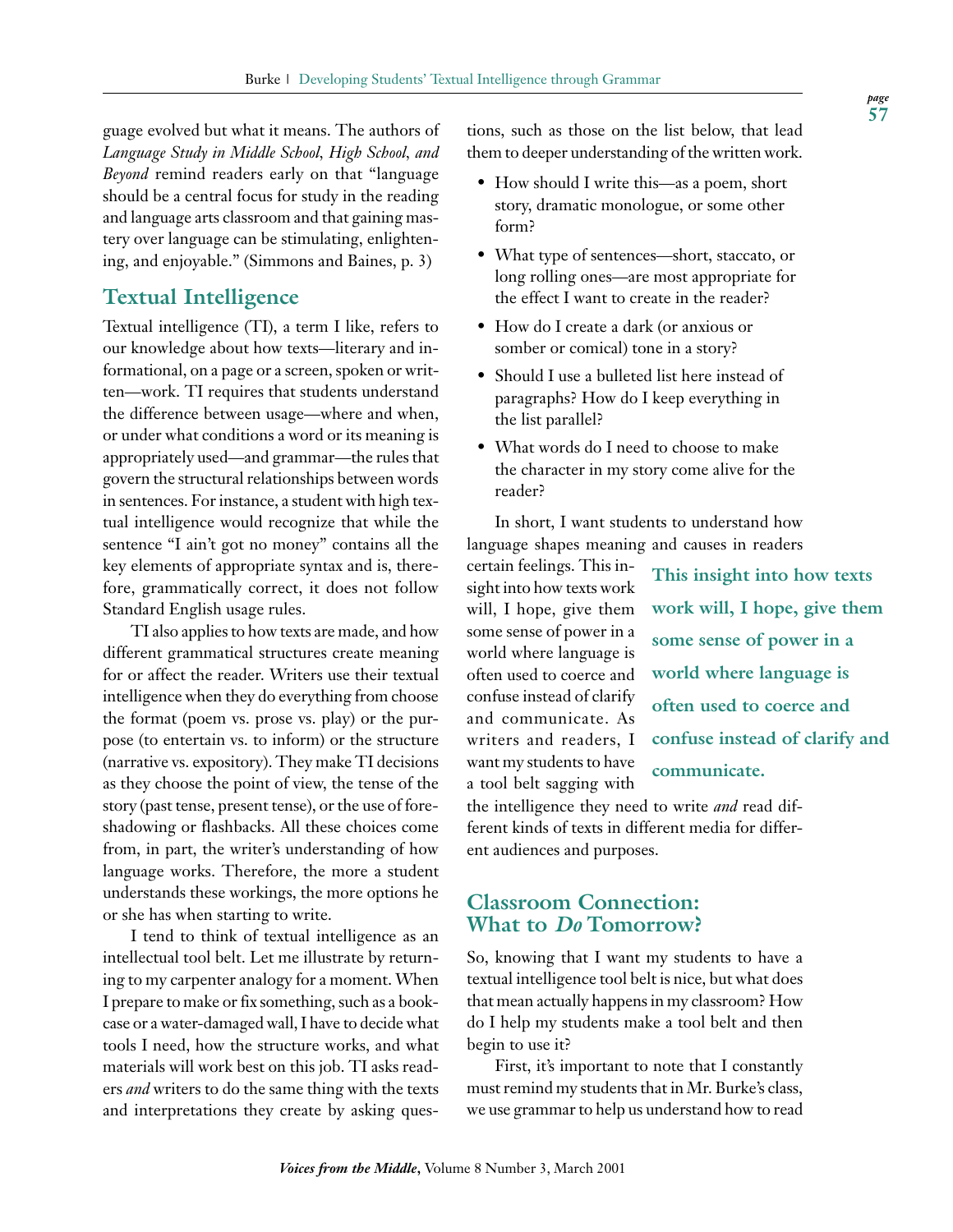and write better and how to think with greater clarity. How do we do this? We study language by:

- Integrating it into units when it seems appropriate (e.g., have students rewrite a passage into a different tense as part of our study of a story).
- Looking for natural and appropriate opportunities to address grammar in context during class discussions or individual conferences (e.g., breaking down a particularly difficult sentence from a book we are studying, identifying the subject and verb, especially if there is a clause or phrase in the sentence).
- Introducing specific grammatical structures through minilessons prior to writing or within the context of a particular reading assignment.

Second, I give students plenty of opportunity to work on their TI before, after, and throughout the writing and reading process.

## **Before They Read or Write**

These activities develop confidence and competence before students begin an assignment:

• *Grammar brainstorms*: Draw on the board or have students divide a page into three columns with NOUNS, VERBS, and ADJECTIVES at the top of each. What we do next depends on whether we are preparing to write or read. In one scenario, I will tell students they are going to watch a short excerpt from a film (e.g., *Thin Red Line* about World War II). I will have them generate all sorts of very active verbs, nouns, and adjectives that they might use to write about the subject of the film–war. Then, after showing them the scene, I will have them use as many of the words as they can in a descriptive writing activity. Likewise, before beginning a novel or short story, students could brainstorm responses to the topic using the same three headers.

- *Grammatical synthesis*: Ask students to generate a list of adjectives that could be used to describe a character. This activity allows us not only to reinforce what an adjective is and how it works, but to synthesize a wide range of information about a character. It also expands their vocabulary, especially if you revise the list as you go: "Bill, *lonely* is a good word, but is there a more precise word we can think of that describes the way Ana feels in this story?" "How about *abandoned*?" Kody offers. "Yes!" Note, this activity takes place after reading, but before writing about what was read.
- *Annotate directions on tests and assignments:* Have students identify the verbs in written directions and then discuss what those verbs are telling students to do. To explain this activity, first read the following directions which come from an eighth-grade literature book: "As you read this photo essay, ask yourself who is pictured in each photograph and what can I learn about the people in the photos from their facial expressions, clothing, and settings. What mood or feeling do the photographs create? Find several details that describe what conditions were like in Sone's camp." After I read these instructions with students, I ask them to annotate the directions by underlining the verbs and then figuring out who is doing the action of the verb and, when appropriate, what the verb is doing. For example, the directions begin "As you read this photo essay . . . ." Students underline *read,* noting that they are the ones doing the reading, and they are reading the photo essay. Such work up front not only helps students manage the assignment, but reinforces for them that words have a function and that function informs.

## **After they Read or Write**

After students complete a writing assignment, I want them studying lots of features of their writing. In particular, I've found that focusing on a few specifics often leads to wide revisions. There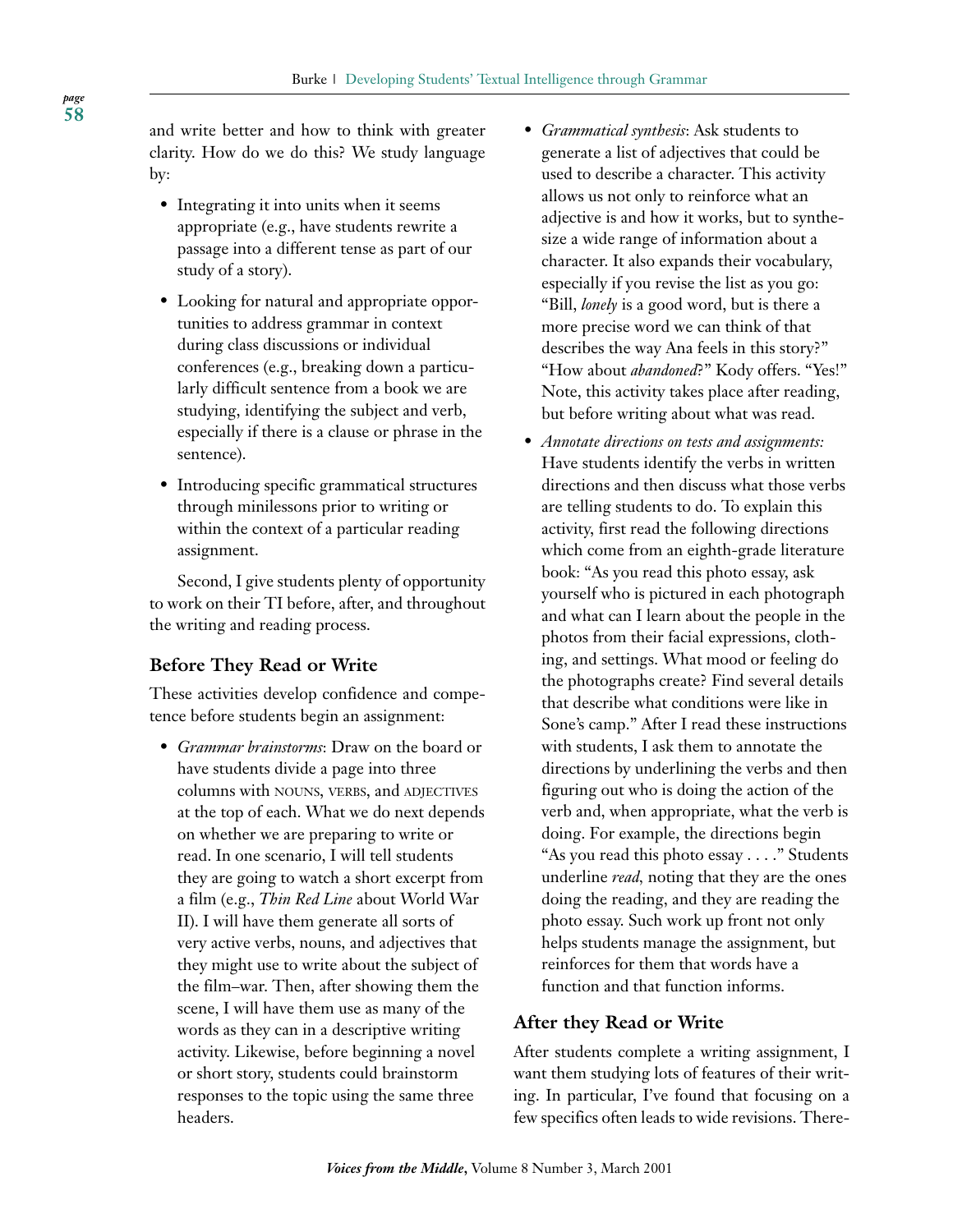fore, here are the specifics we generally address most often.

• Revise the weak or inappropriate verbs (especially *to have, to be, to get*), replacing them with more precise, powerful verbs. The first time I do this, I write on the board the following words, none of which they can keep in their essay: *is, was, am, were, are, weren't, wasn't, and isn't*. They don't take this well and often tell me how impossible it is to write without these words. After assuring them there are times when these words are appropriate, I tell them to have fun with the constraint, to think of it as a puzzle. As I move around the room and conference with them about their sentences, we often talk about the sentence structure and how it must change to accommodate the new verb. When we first do this work, I am content if they develop a new awareness of their writing ("Wow, I didn't realize I use *is* so much: I used it 12 times in this one paragraph!") To reinforce and extend this way of thinking about writing, I look for places in the books we read to emphasize the way the author uses precise, active verbs. If I find an especially good page or two, filled with powerful verbs, I will photocopy it and have them locate them; then, time permitting, we will discuss how the words strengthen the sentence. Figure 1 shows one student's revision of a particular sentence.

Original student sentence:

Jem is the character who we can relate to in the *To Kill a Mockingbird.*

Revised sentence:

We identify with Jem more than Scout when we read *To Kill a Mockingbird*.

Alternative revision:

Jem, the main character in *To Kill a Mockingbird*, appeals to the kids today more than his sister Scout.

Figure 1. Student's revision of a sentence omitting the verb "is"

- *Change the tense of the verbs*. I'll give students a specific passage of something they've read, or ask them to find a passage of something they've written, and then have them recast the text of a poem, essay, or narrative into a different tense—past, present, or future. In doing this, students often begin to appreciate why the author chose to write in a particular tense. For instance, eighth graders quickly realized that rewriting the opening paragraph of *To Kill a Mockingbird* in the present tense changes the entire perspective from which the story is told. Such exercises help students to understand how language functions to orient the reader in time, and to create different perspectives on the same story or subject.
- *Sentence combining*: To improve students' knowledge of how sentences are made and how they work, I will sometimes use sentence combining. If possible, I will draw the examples from their reading. Sentence combining allows students to create sophisticated sentences as they quickly begin using appositives, participles, and absolutes. In a similar manner, students enjoy taking a combined sentence and un-combining it to figure out what kernels are in the sentence.

Through quick sentence combining (or un-combining) exercises, students quickly see how a writer's sentence construction impacts the reader's understanding. In Figure 2, you'll find several sets of sentences you can use for sentence combining activities with your own students. Be sure to ask them how the combined sentences affect them as readers. Then take the next step, and have them use the combined sentences as patterns for their own originals sentences.

# **Closing Thoughts**

We want to accomplish much in our English Language Arts classes. And we are demanding of ourselves and our students. We want to give our students our best so they can do their best. We want to address district and state guidelines while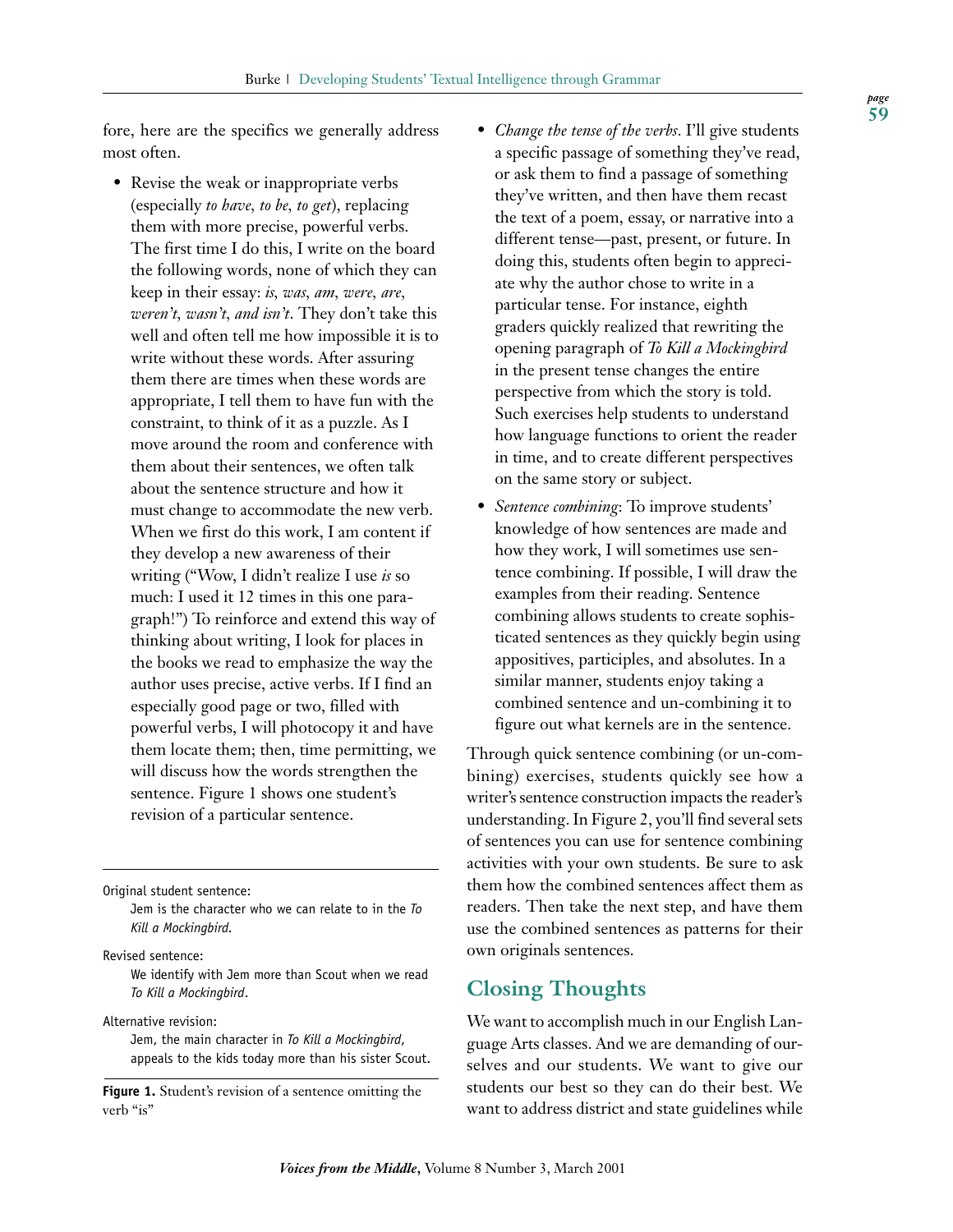at the same time addressing individual student needs. We worry when state competency tests appear to be the focus of the curriculum because we believe students should be the focus. We want to teach it all and want to be sure we know what that "all" should include.

State standards can provide guidance and continuity when it comes to addressing what the state has outlined as important knowledge. In most any state, language standards do identify specific skills, such as learning subordination, coordination, and appositives, and often remind us that the more nitty-gritty of writing–legible papers with correct spelling of words—is also important.

Meeting the standards while meeting students' needs is a balancing act and, sometimes, a judgment call. Thank goodness for that emergency room training—it has served me well. But state standards, while providing direction, shouldn't

#### Set 1:

- ❑ Spike sold shoes at the Happy Dogs shoe store.
- ❑ Spike was a junior at San Francisco State.
- ❑ The Happy Dogs shoe store was a small shop located downtown.

#### Set 2:

- ❑ People came into the Happy Dogs shoe store for many styles of shoes.
- ❑ They came in for Sahara desert sandals.
- ❑ They came in for two-toned wing tips.
- $\Box$  They came in for black leather punk rock shoes with small animals stapled to the side.

#### Set 3:

- ❑ Because Spike wanted to be a podiatrist, he cared about all kinds of feet.
- ❑ He cared about skinny, boney feet.
- ❑ He cared about big fat feet with hideous nails.
- ❑ He cared about pale, stinky feet with collapsed arches.

#### Set 4:

- ❑ Spike told Bennie he did not intend to be a shoe salesman his whole life.
- ❑ Bennie was his boss.
- ❑ Bennie was a thin man who always wore loafers.

## Set 5:

- $\Box$  Spike believed he could be anything he wanted to be.
- ❑ He could be a doctor.
- ❑ He could be a teacher.
- ❑ He could be the owner of Happy Dogs.

provide boundaries. Indeed, we must constantly push the boundaries of students' understanding in all areas, including their understanding of grammar and usage. I believe the concept of Textual Intelligence allows us to do just that.

Instruction that attempts to develop a student's Textual Intelligence follows a coherent, logical curriculum that prepares today's students to live and work in tomorrow's society where people must communicate by multiple means. Clarity of thought in such a world will be crucial as we continue to communicate across cultures. The activities outlined in this article move far beyond being simple, fun activities, and push students toward conversations about the nature of language and thought as conveyed through the texts we read and create. With such activities, grammar is not a product but is instead a process that helps students develop and convey ideas. This idea of grammar as a way of thought is not new. Read what Kress and van Leeuwen say about the connection of grammar and thought in *Reading Images: The Grammar of Visual Design*:

As ours becomes a world made not only of words but images, sounds as well as colors, all of which are increasingly integrated into multimedia constructions, we must return to the notion of grammar as a way of thinking. Grammar goes beyond formal rules of correctness. It is a means of representing patterns of experience. . . . It enables human beings to build a mental picture of reality, to make sense of their experience of what goes on around them and inside them. . . . What is expressed in language through the choice between different word classes and semantic structures is, in visual communication, expressed through the choice between, for instance, different uses of color, or different compositional structures. . . . 'Grammar of visual design,' creatively employed by artists is, in the end, the same grammar we need when producing attractive layouts, images, diagrams, for our course handouts, reports, brochures, communiqués, and so on. (p.3)

As I read their comment that grammar is what gives us the ability to "build a mental picture," I'm brought back to my opening comments about construction and the book that taught me about writing: *The Carpenter's Manifesto*. The authors of **Figure 2.** Sets of sentences for sentence-combining exercises that book on carpentry explain that the "ubiqui